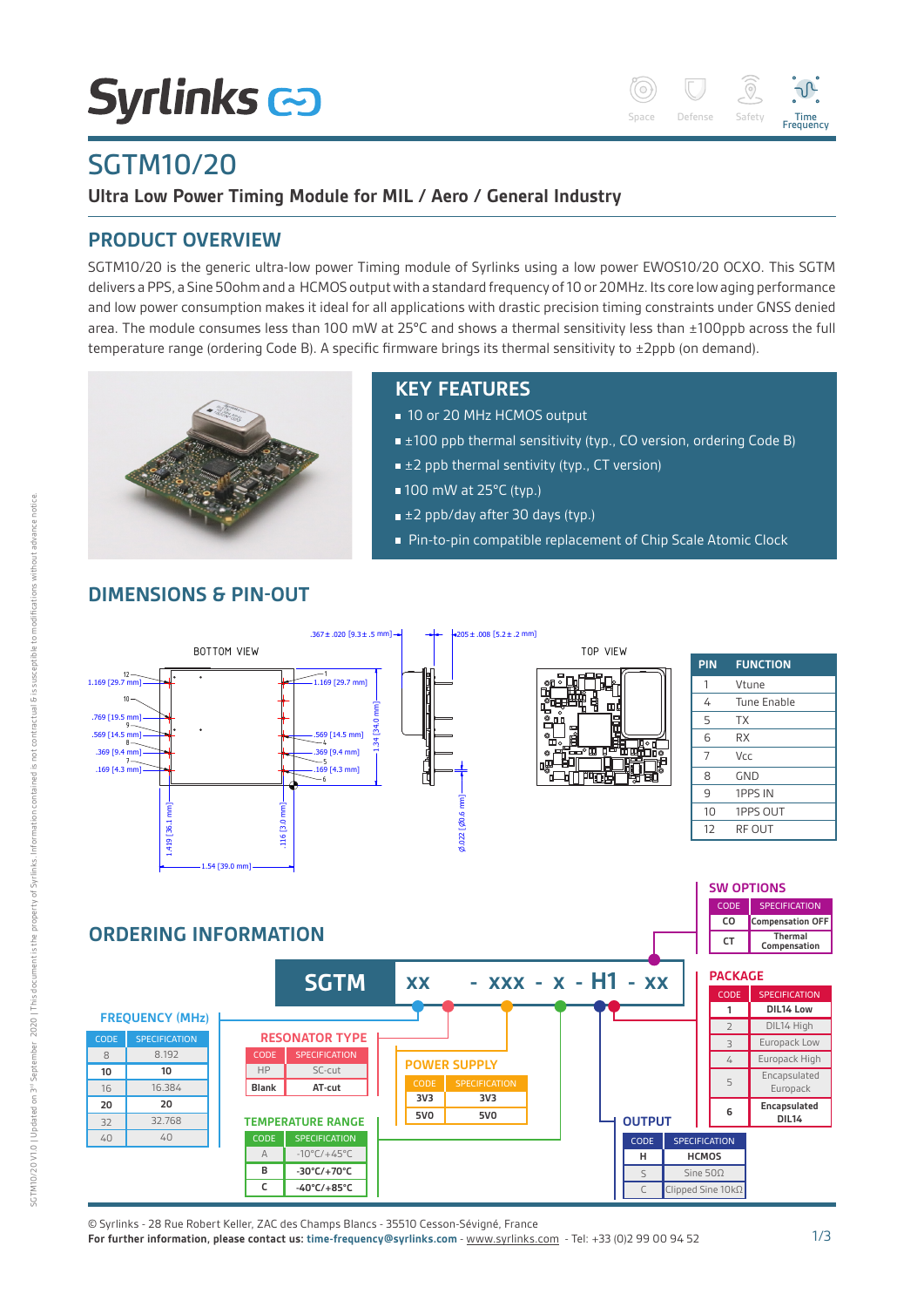## **ELECTRICAL CHARACTERISTICS**

| <b>PARAMETERS</b>                              |                 | <b>Unit</b>  | Min           | Typ.           | <b>Max</b> | <b>Note</b>    | <b>Comments</b>                                                               |
|------------------------------------------------|-----------------|--------------|---------------|----------------|------------|----------------|-------------------------------------------------------------------------------|
| <b>Output Frequency</b>                        |                 | MHz          |               | 10             |            | $\mathbf{1}$   | Other freq. on request (20 MHz, 40 MHz)                                       |
| <b>Temperature Range</b>                       |                 |              |               |                |            |                |                                                                               |
| • Operating                                    |                 | °C           | $-30$         |                | $+70$      |                | Ordering Code B                                                               |
|                                                |                 | $^{\circ}$ C | $-40$         |                | $+85$      |                | Ordering Code C                                                               |
| • Storage                                      |                 | $^{\circ}$ C | $-55$         |                | $+95$      |                |                                                                               |
| <b>Supply Voltage</b>                          |                 | V            | 3.15          | 3.3            | 3.45       |                | ±5% / 5V power supply on request                                              |
| <b>Supply Current</b>                          |                 |              |               |                |            |                |                                                                               |
| • Warm-up                                      |                 | mA           |               |                | 330        | 3              | During 10s max                                                                |
| • Steady state / -40°C                         |                 | mA           |               | 60             | 65         | $\mathbf{1}$   | Ordering Code C                                                               |
| • Steady state / +25°C                         |                 | mA           |               | 30             | 35         | $\mathbf{1}$   | Ordering Code C                                                               |
| • Steady state / +70°C                         |                 | mA           |               | 15             | 17         | 1              | Ordering Code C                                                               |
| • Steady state / +85°C                         |                 | mA           |               | 12             | 15         | $\mathbf{1}$   | Ordering Code C                                                               |
| <b>Frequency Stability</b>                     |                 |              |               |                |            |                |                                                                               |
| • Initial frequency accuracy                   |                 | ppm          |               | ±0.1           | ±0.2       | $\mathbf{1}$   | +25°C referred to nominal frequency                                           |
| • Vs operating temperature range               |                 | ppb          |               | ±100           | ±200       | $\mathbf{1}$   | Ordering Code B                                                               |
|                                                |                 | ppb          |               | ±150           | ±250       | $\mathbf{1}$   | Ordering Code C                                                               |
| • Vs supply voltage variation                  |                 | ppm          |               | ±0.1           | ±0.2       | $\overline{2}$ | $3.3V \pm 5%$                                                                 |
| • Vs load                                      |                 | ppm          |               | ±0.1           | ±0.2       | $\overline{2}$ | $(10kΩ$ // 15 pF) load $±10%$                                                 |
| • Short-term                                   | $(\tau = 0.1s)$ | $10^{-11}$   |               | $\overline{2}$ | 10         | $\overline{2}$ | Allan deviation @ 16.384 MHz                                                  |
|                                                | $(\tau=1s)$     | $10^{-11}$   |               | 3              | 10         | $\overline{2}$ |                                                                               |
| • Aging                                        |                 |              |               |                |            |                |                                                                               |
|                                                | Per day         | ppb          |               | ±2             | ±5         | 2              | After 30 days                                                                 |
|                                                | First year      | ppm          |               |                | ±1         | $\overline{2}$ |                                                                               |
|                                                | After 10 years  |              |               |                | ±5         | $\overline{2}$ |                                                                               |
|                                                |                 | ppm          |               | ±1             |            | $\overline{2}$ | Worst direction                                                               |
| • Acceleration sensitivity                     |                 | ppb/G        |               |                | 10         | 3              | to $\pm$ 1 ppm of final frequency (1 hour) at 25 $^{\circ}$ C                 |
| • Warm-Up Time                                 |                 | sec          |               |                | 60         | 3              |                                                                               |
|                                                |                 | sec          |               |                | ±10        | 3              | to $\pm$ 100 ppb of final frequency (1 hour) at 25°C<br>24h work after 24 off |
| • Retrace<br><b>HCMOS RF Output Parameters</b> |                 | ppb          |               |                |            |                |                                                                               |
| • Load                                         |                 | pF           |               | 15             |            | 3              | $1 M\Omega$                                                                   |
| • Signal Level - Vh                            |                 | V            | 2.4           |                |            | 3              |                                                                               |
| • Signal Level - VI                            |                 | V            |               |                | 0.4        | 3              |                                                                               |
| • Rise \ Fall Time                             |                 | ns           |               |                | 8          | 3              | 10% - 80%                                                                     |
| • Duty Cycle                                   |                 | $\%$         | 45            |                | 55         | 3              |                                                                               |
| <b>1 PPS Output Parameters</b>                 |                 |              |               |                |            |                |                                                                               |
| • Load                                         |                 | pF           |               | 10             |            | 3              | $1 M\Omega$                                                                   |
| • Rise \ Fall Time                             |                 | ns           |               |                | 8          | 3              | 10% - 80%                                                                     |
| • Signal Level - Vh                            |                 | V            | $2.4^{\circ}$ |                |            | 3              |                                                                               |
|                                                |                 |              |               |                |            |                |                                                                               |
| • Signal Level - VI                            |                 | V            |               |                | 0.4        | 3              |                                                                               |
| • Level                                        |                 | V            | 0             |                | Vcc        | 3              |                                                                               |
| <b>1 PPS Input Parameters</b><br>• Format      |                 |              |               |                |            |                |                                                                               |
|                                                |                 |              |               | Rising edge    |            |                |                                                                               |
| • Load                                         |                 | $M\Omega$    |               | 1              |            | 3              |                                                                               |
| • Logic low level                              |                 | V            | 0.4           |                |            | 3              |                                                                               |
| V<br>• Logic high level                        |                 |              |               |                | 2.4 to Vcc | 3              |                                                                               |
| <b>Serial Communications</b>                   |                 |              |               |                |            |                |                                                                               |
| • Protocol                                     |                 |              |               | RS-232         |            |                |                                                                               |
| • Format                                       |                 | V            | 0             |                | Vcc        |                | CMOS                                                                          |
| • Baud Rate                                    |                 |              |               | 57600          |            | 3              |                                                                               |
| 1 PPS accuracy $1\sigma$                       |                 | ns           |               | ±10            |            |                |                                                                               |
| <b>Hold over stability</b>                     |                 | μs           | ±100          |                | ±600       |                | over 24h (at +25°C)                                                           |
| Weight                                         |                 | grams        |               | 10             |            |                |                                                                               |

### **Notes**

1. Parameter inspected at 100% | 2. Parameter inspected by sampling | 3. Parameter guaranteed by design and characterization